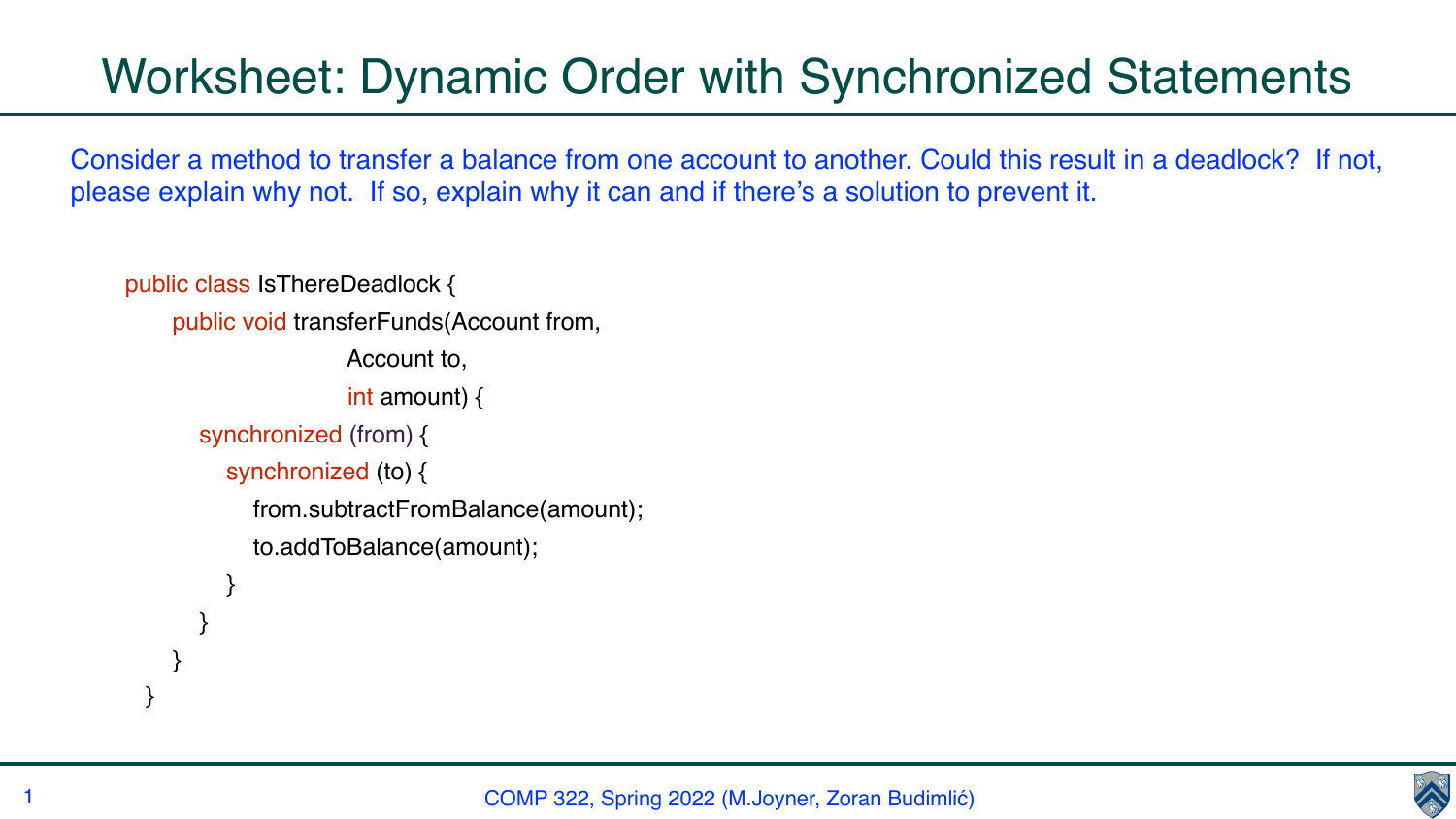COMP 322, Spring 2022 (M.Joyner, Zoran Budimlić)





## Worksheet solution: Dynamic Order with Synchronized Statements

Consider a method to transfer a balance from one account to another. Could this result in a deadlock? If not, please explain why not. If so, explain why it can and if there's a solution to prevent it.

```
public class IsThereDeadlock {
     public void transferFunds(Account from, 
                    Account to, 
                    int amount) {
       synchronized (from) {
         synchronized (to) {
            from.subtractFromBalance(amount);
            to.addToBalance(amount);
 }
 }
 }
 }
What if one thread tries to transfer from A to B while another tries to transfer from B to A?
         Inconsistent lock order again – Deadlock!
```